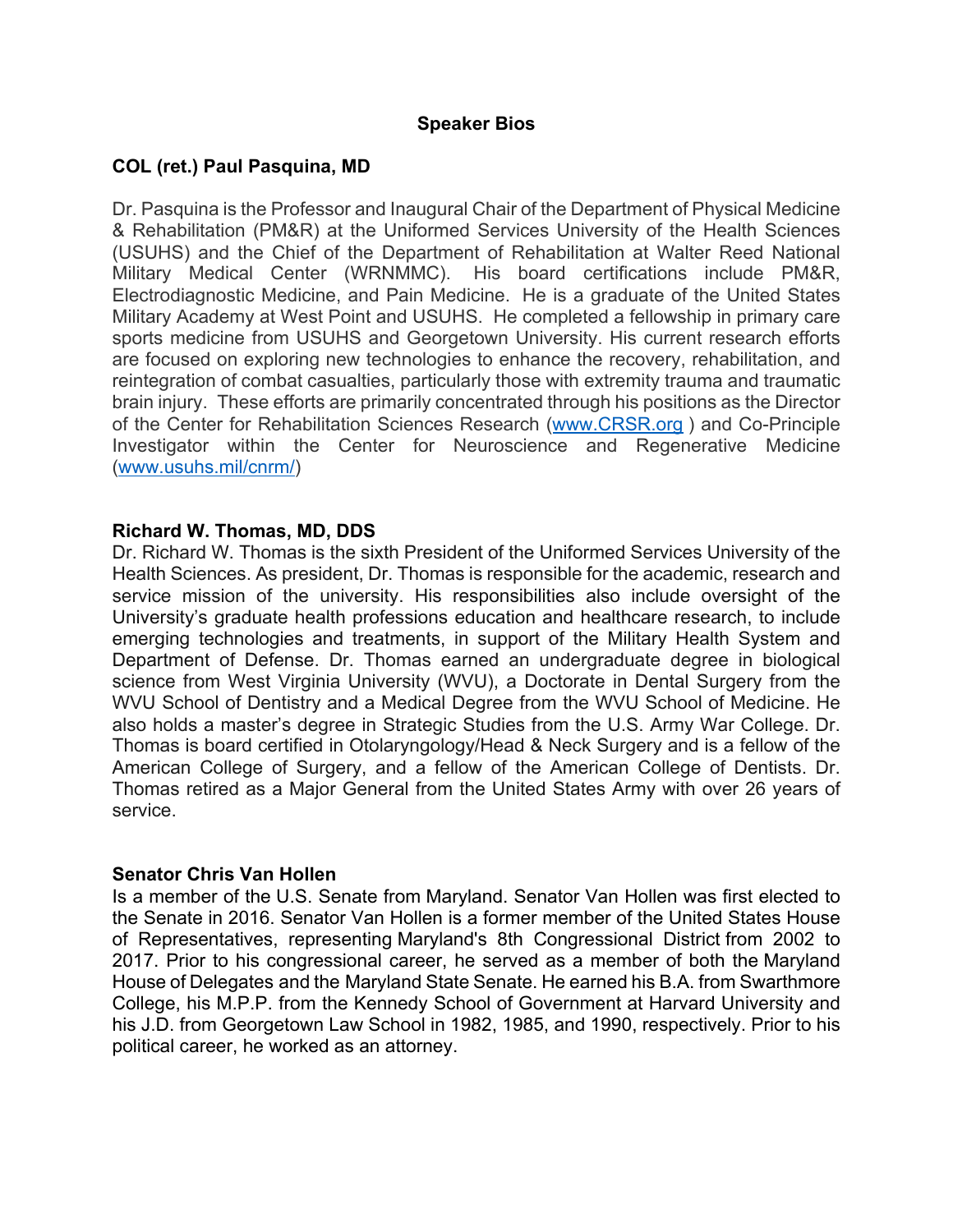#### **William K. Smith MD, FAAPMR**

Dr. William Kennedy Smith is board certified in PM&R and holds a certificate in lower extremity prosthetics from Northwestern University. He is Assistant Professor at the Uniformed Services University of Health Sciences and Co-Chair and principal organizer of the State of the Science Symposia: *Metabolic Pathways and Therapeutics to Promote Resilience, Rehabilitation and Delayed Aging*. He is an Adjunct Assistant Professor at the University of South Carolina College of Pharmacy with a focus on the development of therapeutics that target the aging process. Dr. Smith has an extensive track record of accomplishment in the areas of disability, resilience and rehabilitation. He founded Physicians Against Land Mines, a co-recipient of the 1997 Nobel peace prize. He organized the first meeting, and was a founding steering committee member, of the International Disability Caucus, which represented civil society groups in negotiations for the United Nations Convention on the Rights of People with Disabilities.

## **Dr. Charlotte Yeh, MD**

## **Chief Medical Officer for AARP Services, Inc.**

In her role, Dr. Yeh works with the independent carriers that make health-related products and services available to AARP members, to identify programs and initiatives that will lead to enhanced care for older adults. Dr. Yeh has more than 30 years of healthcare experience – as a practitioner and Chief of Emergency Medicine at Newton-Wellesley Hospital and Tufts Medical Center, as the Medical Director for the National Heritage Insurance Company, a Medicare Part B claims contractor, and as the Regional Administrator for the Centers for Medicare and Medicaid Services in Boston. Dr. Yeh received a BA from Northwestern University and her medical degree from Northwestern University Medical School. She completed her internship in General Surgery at the University of Washington and her residency in Emergency Medicine at UCLA.

## **Ronald A. Kohanski, Ph.D. Director Designate of the Division of Aging Biology, National Institute on Aging**

Ronald Kohanski has research interests in numerous areas of biology of aging, enzymology and developmental biology. His research in regenerative biology and medicine takes effect through the use of heterochronic parabiosis and heterochronic blood exchange, which were found to assist older animals in responding to "youthful signals" in the brain. This is just one effort in his quest to understand functional decline and heterogeneity of aging among human populations. His work with the NIA's Longevity Assurance Genes and DAB program work to use aging rates as a principle in investigative research, including understanding influences of genetics, environments, diets, and pharmaceuticals in all studies. Prior to joining the NIA and focusing his research attention on aging, Dr. Kohanski worked on the developmental biology of insulin and its relation to enzymes.

https://www.nia.nih.gov/about/staff/kohanski-ronald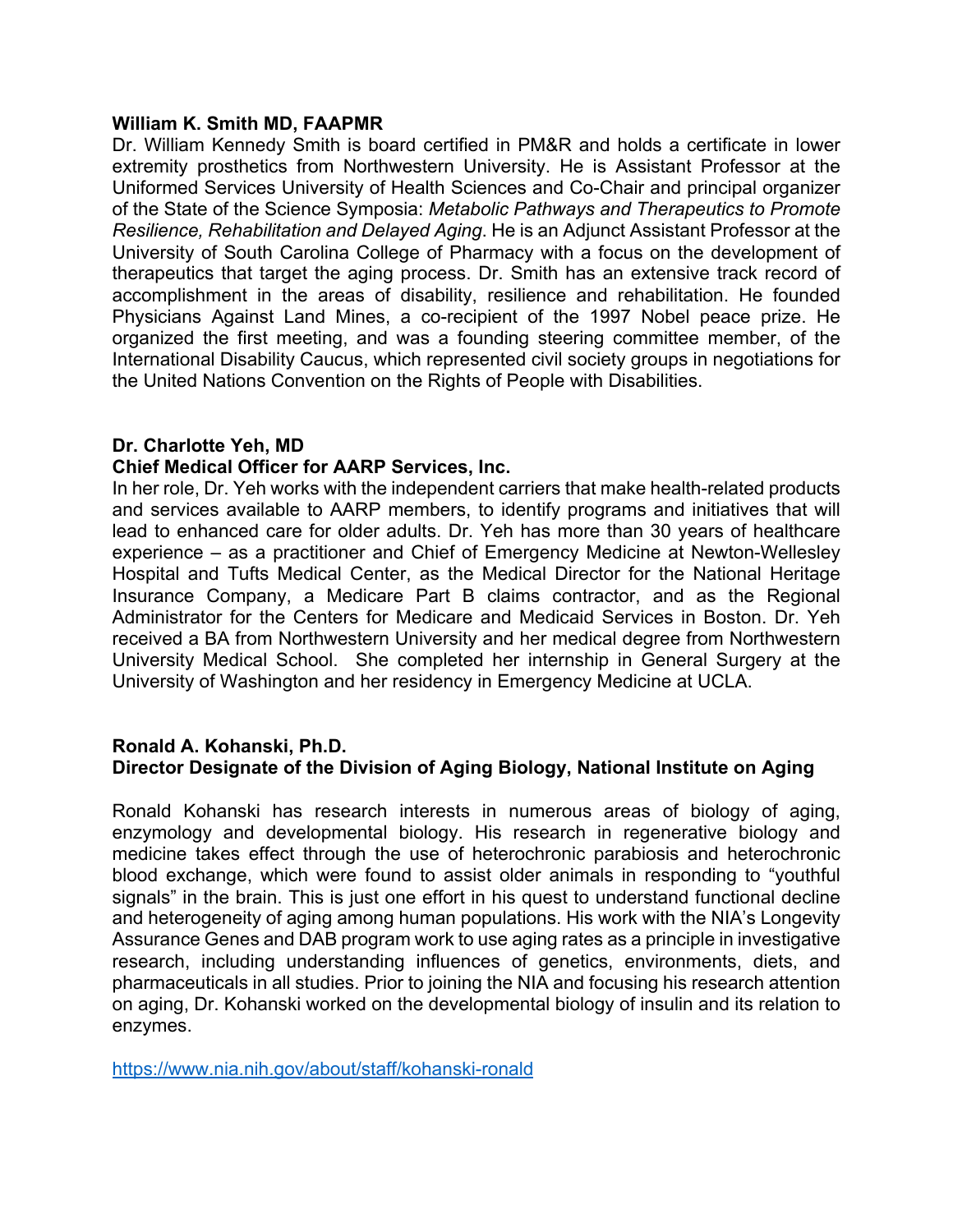# **Ana Maria Cuervo, M.D., Ph.D.**

## **Professor, Department of Developmental & Molecular Biology, Department of Anatomy & Structural Biology, Department of Medicine – Hepatology Robert and Renee Belfer Chair for the Study of Neurodegenerative Diseases Albert Einstein College of Medicine**

Ana Maria Cuervo has an extensive background in molecular and structural biology. After starting her lab at the Albert Einstein College of Medicine, she has studied the role of protein-degradation in age and related diseases or disorders, specifically affecting neurodegeneration the metabolic pathway. Her studies have found a link between altering the autophagy of lysosomal proteins and the appearance of neurodegenerative diseases, such as Parkinson's, Alzheimer's, and Huntington's diseases. She has also shown that restoration of normal lysosomal function can prevent a buildup of damaged proteins and minimize the presence or effects of these age-related diseases. In addition, autophagy has been shown to relate to the glucose and lipid metabolism, and aging can slow down autophagic pathways, resulting in metabolic disorders such as diabetes and obesity in older individuals.

https://einsteinmed.org/faculty/8784/ana-maria-cuervo/

#### **Tom Kalil**

## **Chief Innovation Officer, Schmidt Futures**

Tom Kalil, currently serving as the CIO for Schmidt Futures, previously served two presidents of the United States in assisting them to launch scientific and technological initiatives in areas such as nanotechnology, neuroscience, data science and robotics, and more. Under the Obama Administration, he worked to develop the BRAIN initiative, and intensive research project working to understand brain function using innovative technologies and nanotechnology. These methods have been used by researchers in investigating new ways to diagnose, treat, cure, and even potentially prevent brain disorders by expanding the knowledge on brain processing, storage, transmission and utilization of information. The impact of this initiative has been critical in the development of brain mapping and in the further investigation of neurological disorders, specifically affecting an aging population.

https://schmidtfutures.com/person/tom-kalil/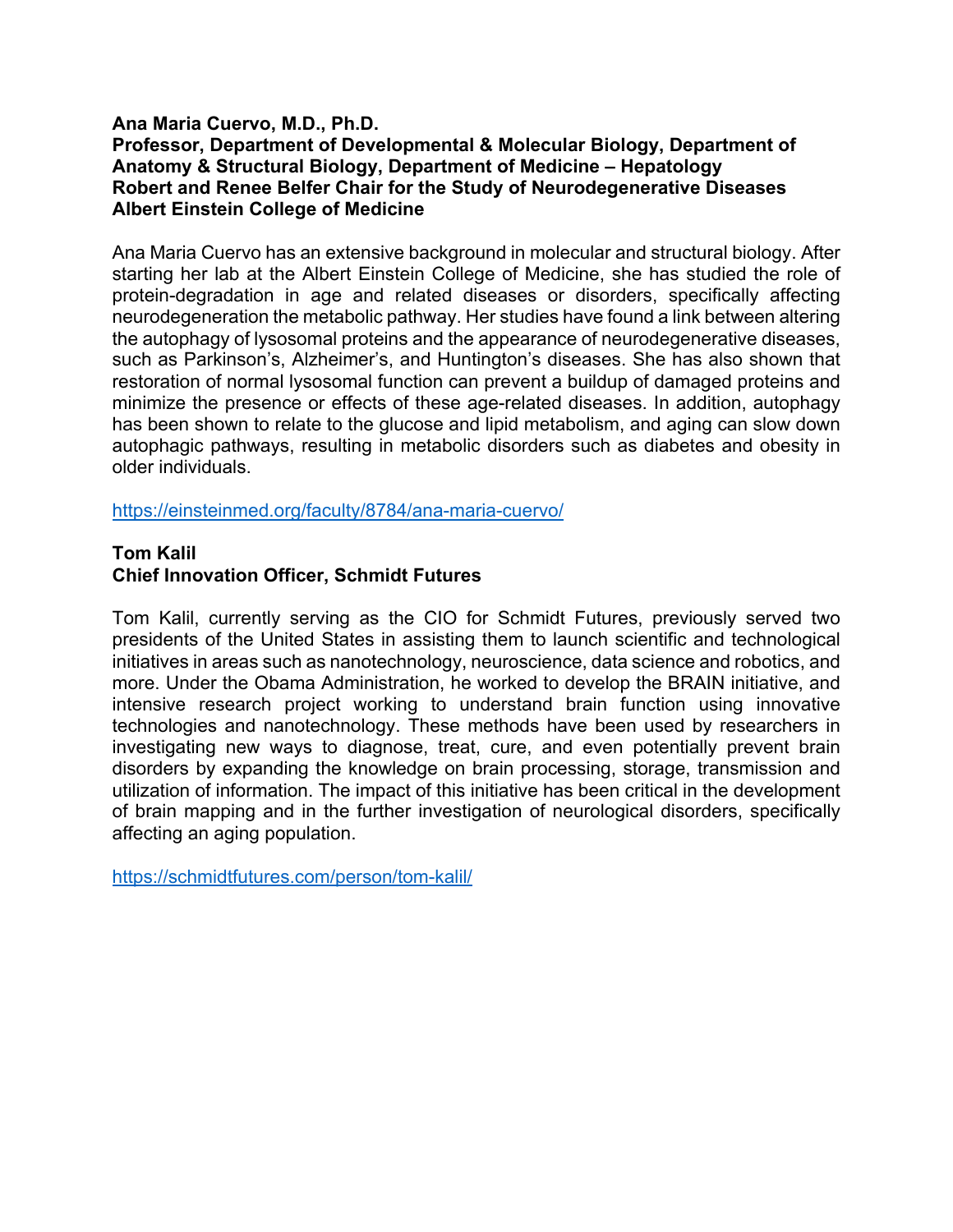## **Michael Stebbins, Ph.D. President, Science Advisors LLC**

Michael Stebbins currently serves as a geneticist and formerly served as a public policy advisor and Assistant Director for the Biotechnology in the White House Office of Science and Technology under the Obama Administration. He founded a science and health consulting firm in 2018, focused on providing guidance to companies and organizations on the topic of science, technology, and public policy. He developed eight Executive Orders involving antibiotic resistance issues and pollinator health restoration in US during his time at the White House. His work involved increasing access to federally funded scientific research publications, improving scientific reproducibility and preferential purchasing of antibiotic free meats, among many other things.

## https://www.iq.harvard.edu/people/michael-stebbins

## **Luigi Ferruci, M.D., Ph.D. Scientific Director, National Institute on Aging Senior Investigator, Longitudinal Studies Section, NIH**

As a geriatrician and epidemiologist, Luigi Ferrucci has worked in longitudinal studies of aging for many years. He has played important roles in the advancements of epidemiology and demography as they relate to aging across the US and Europe, including studies such as the European Longitudinal Study on Aging, the "ICare Dicomano Study, and others. His research involves investigating the casual pathways leading to physical and cognitive decline in older individuals. He's continued his efforts to understanding the process of aging in both the United States, where he serves as Scientific Director for the NIA, and in Italy, where he conducts many studies on the older generations living in Tuscany and Florence.

https://www.nia.nih.gov/about/staff/ferrucci-luigi

## **Patricia Jones, DrPH, MPH, MS**

Dr. Jones leads the NIA's efforts in stimulating health disparities research related to aging. Dr. Jones is the Director of the **Office of Special Populations**. In this position, she advances the science of eliminating health disparities, facilitates addressing health disparities through basic, clinical and translational and behavioral and social science research, supports developing initiatives that strengthens NIA's research and training opportunities available to underrepresented persons, including minorities and women, and advises other senior staff on health research related to underrepresented populations; and directs the NIA Butler-Williams Scholars Program for early career aging researchers.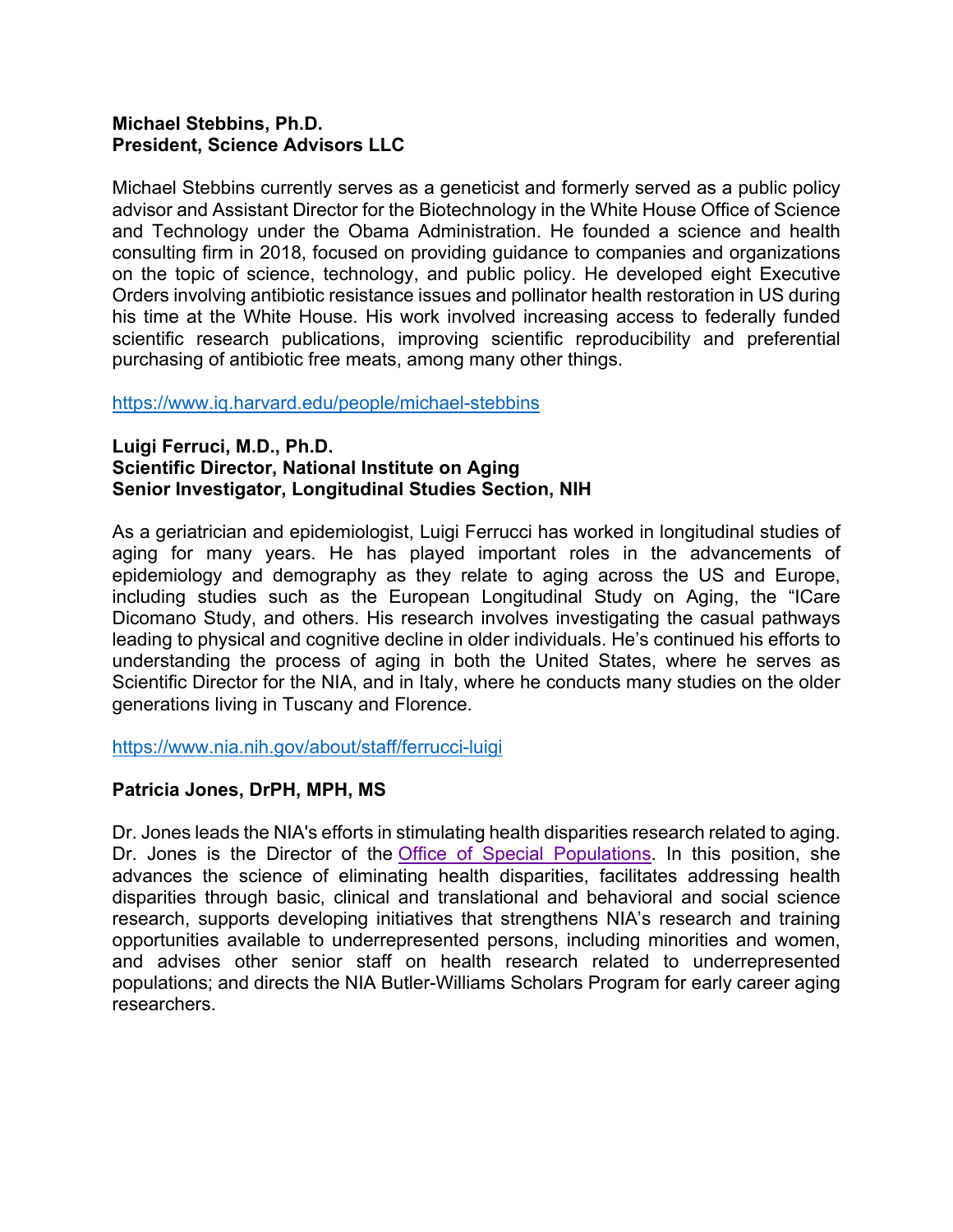## **Rory Cooper Ph.D. FISA/PVA Distinguished Professor, Past Chair, Department of Rehabilitation Science and Technology, Professor of Bioengineering, Physical Medicine and Rehabilitation, and Orthopedic Surgery, University of Pittsburgh**

Rory Cooper has a focus in Veterans Affairs and rehabilitation. As a veteran himself, he is responsible for the creation of the Human Engineering Research Laboratories and the VA Center for Wheelchairs and Associated Rehabilitation Engineering, granting veterans to any assistive medical technology they could need after serving overseas. He holds 25 patents in wheelchair technology, including the a) MEBot, a stair-climbing wheelchair, b) PneuChair, a chair powered solely by compressed air, and c) Virtual Seating Coach, which helps control a wheelchair from the persons smartphone. These mobility devices and assistive technologies are, in part, responsible for increasing the quality of life for aging and disabled veterans and humans.

#### https://www.shrs.pitt.edu/people/rory-cooper

#### **Beth Calhoun, Ph.D., MEd. Associate Dean for Population Health, Professor of Population Health University of Kansas School of Medicine**

Beth Calhoun's expertise in minority health and health disparities has engaged many in the importance of equity within medical care. While the extent to which race and sex play a role in the disparities of health services among various communities, Dr. Calhoun has investigated the biases of healthcare workers who are responsible for treating minority groups, specifically in heart failure. Among others, instances of excess critique towards women, questions of social support towards African American patients, and appropriateness of care were all found within her study. Biases among healthcare workers towards their patients can severely impact the treatment methods and care their patients receive, ultimately playing a role in the extent of their lifespan.

https://pophealth.uahs.arizona.edu/people/elizabeth-calhoun-phd-med